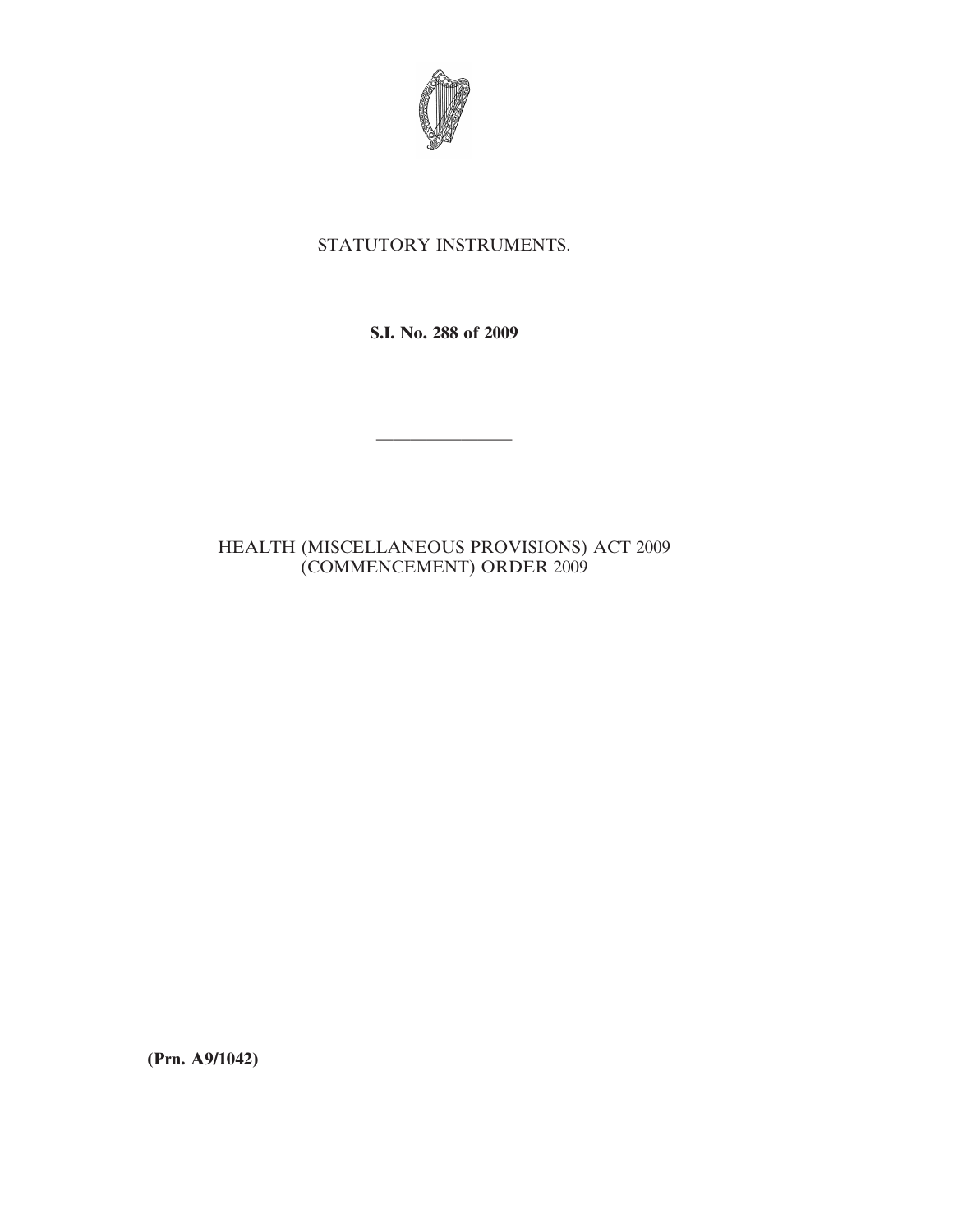## HEALTH (MISCELLANEOUS PROVISIONS) ACT 2009 (COMMENCEMENT) ORDER 2009

I, MARY HARNEY, Minister for Health and Children, in exercise of the powers conferred on me by section 1(4) of the Health (Miscellaneous Provisions) Act 2009 (No. 25 of 2009) hereby order as follows:

1. This Order may be cited as the Health (Miscellaneous Provisions) Act 2009 (Commencement) Order 2009.

2. In this Order "Act of 2009" means the Health (Miscellaneous Provisions) Act 2009 (No. 25 of 2009).

3. The 1st day of August 2009 is appointed as the day on which Part 1 and section 65 of the Act of 2009 shall come into operation.

4. The 1st day of September 2009 is appointed as the day on which Part 2 of the Act of 2009 shall come into operation.



GIVEN under my Official Seal, 28 July 2009.

> MARY HARNEY, Minister for Health and Children.

*Notice of the making of this Statutory Instrument was published in "Iris Oifigiu´il" of* 31*st July*, 2009.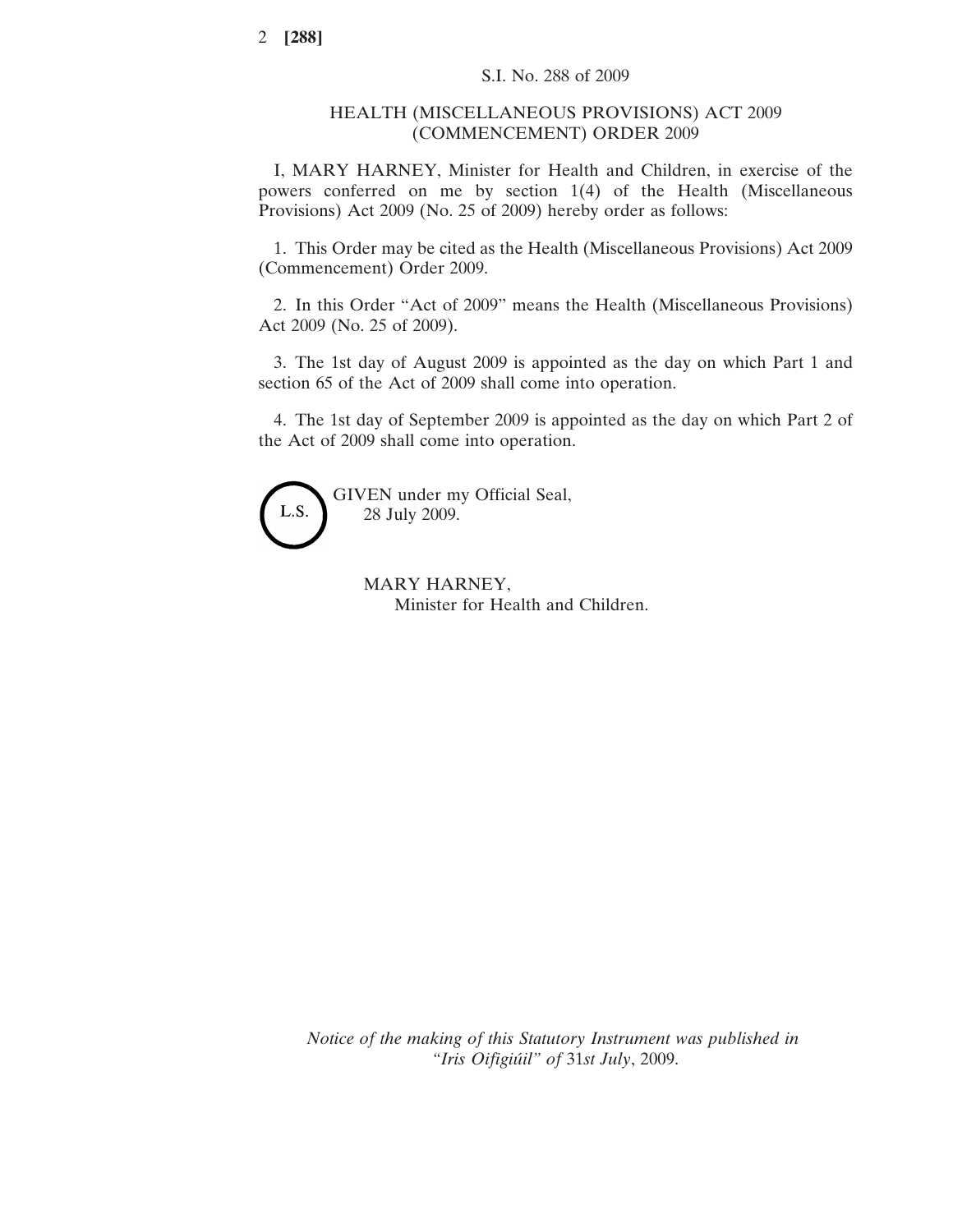**[288]** 3

## EXPLANATORY NOTE

*(This note is not part of the Instrument and does not purport to be a legal interpretation.)*

This Order brings Part 1, Part 2 and section 65 of the Health (Miscellaneous Provisions) Act 2009 into operation.

Part 1 provides that the Act will come into operation by Ministerial order and that different provisions of the Act may be brought into operation at different times; gives definitions and provides for expenses.

Part 2 provides for the dissolution of the National Council on Ageing and Older People and for the transfer of the Council's employees, liabilities, property etc, to the Minister for Health and Children.

Section 65 amends article 5 of the National Cancer Registry Board (Establishment) Order 1991 to provide for the appointment by the Minister of a seven person Board with knowledge or experience of the collection, recording and analysis of information, or the use of such information in research projects and the management and planning of services, or have other relevant competencies to assist the Board in the performance of its functions.